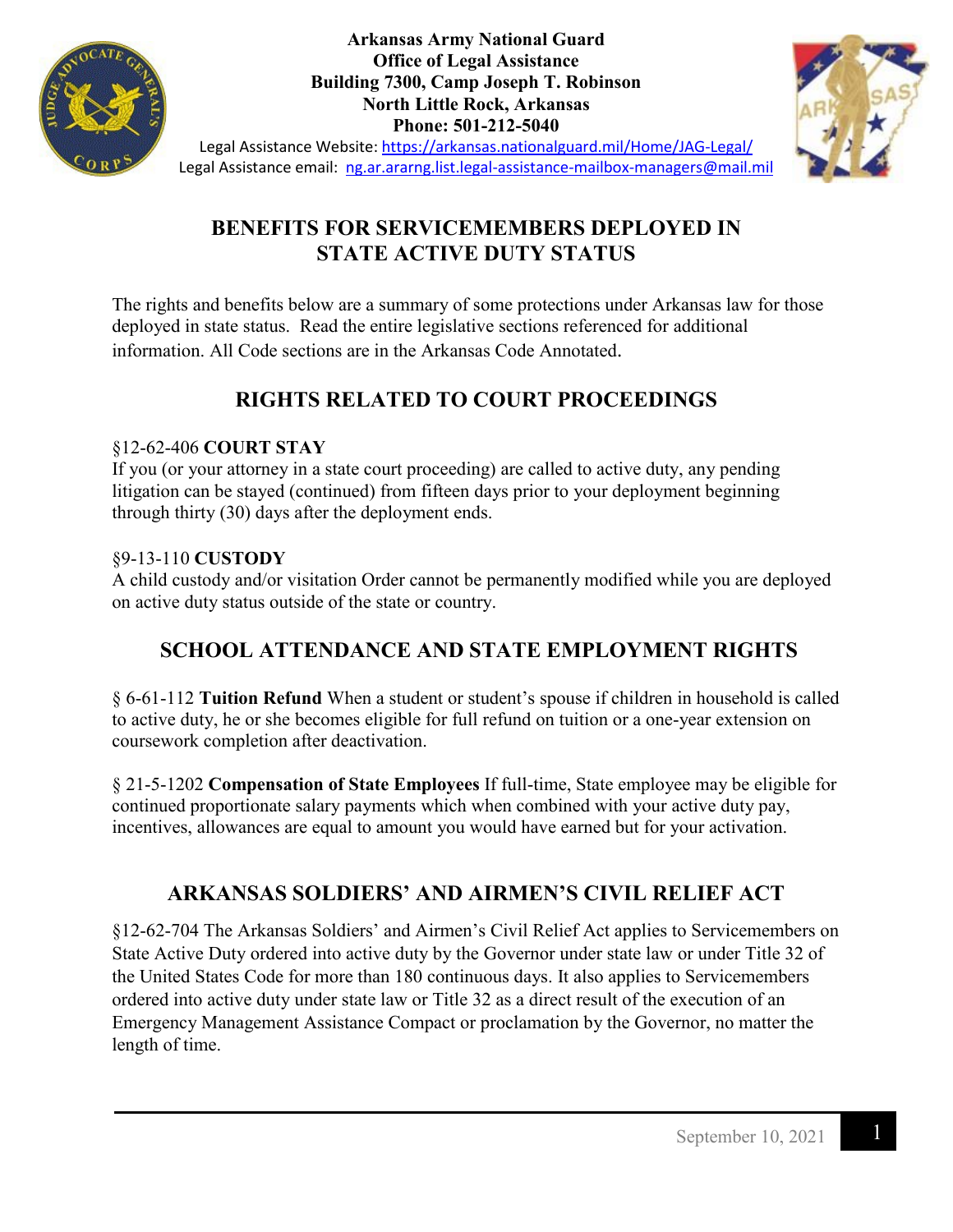§ 12-62-704 (b)(4) Soldiers and Airmen assigned to a permanent change of duty station more than fifty miles from their primary residence or who have been discharged or released from active military service under honorable conditions after at least 180 continuous days of active military duty will qualify for residential lease relief outlined in § 12-62-705.

### **DEATH AND DISABILITY BENEFITS**

§24-2-505 (a) (1) Authorizes payment of a death benefit to a designated beneficiary for State Active Duty

§24-2-505 (b) and (c) Extends right of military Servicemember who becomes disabled or dies while performing qualified military service to those on State Active Duty Status.

## **RETIREMENT**

Extends the same retirement and pension benefits in Title 10 or Title 32 status to State Active Duty status

Extends military service credit under the following retirement systems.

§24-7-602 (c) (2) Arkansas Teacher Retirement System

§24-10-502(d) (2) Arkansas Local Police and Fire Retirement System

§24-11-436 (d) (2) Police Officers' Pension and Relief Fund for cities of the first class

§24-11-817(d) (2) Firemen's relief and pension funds

#### **LICENSE RENEWALS**

License renewal fee for nurses and optometrists, veterinarians and veterinary techs, insurance agents, brokers, adjusters and consultants and drivers while on state active duty may be waived. Please see specific code section below for your situation.

§17-86-314 (a) Renewal of licenses

§17-87-308 (h) Nursing

§17-90-304 (a) (2) Optometrists